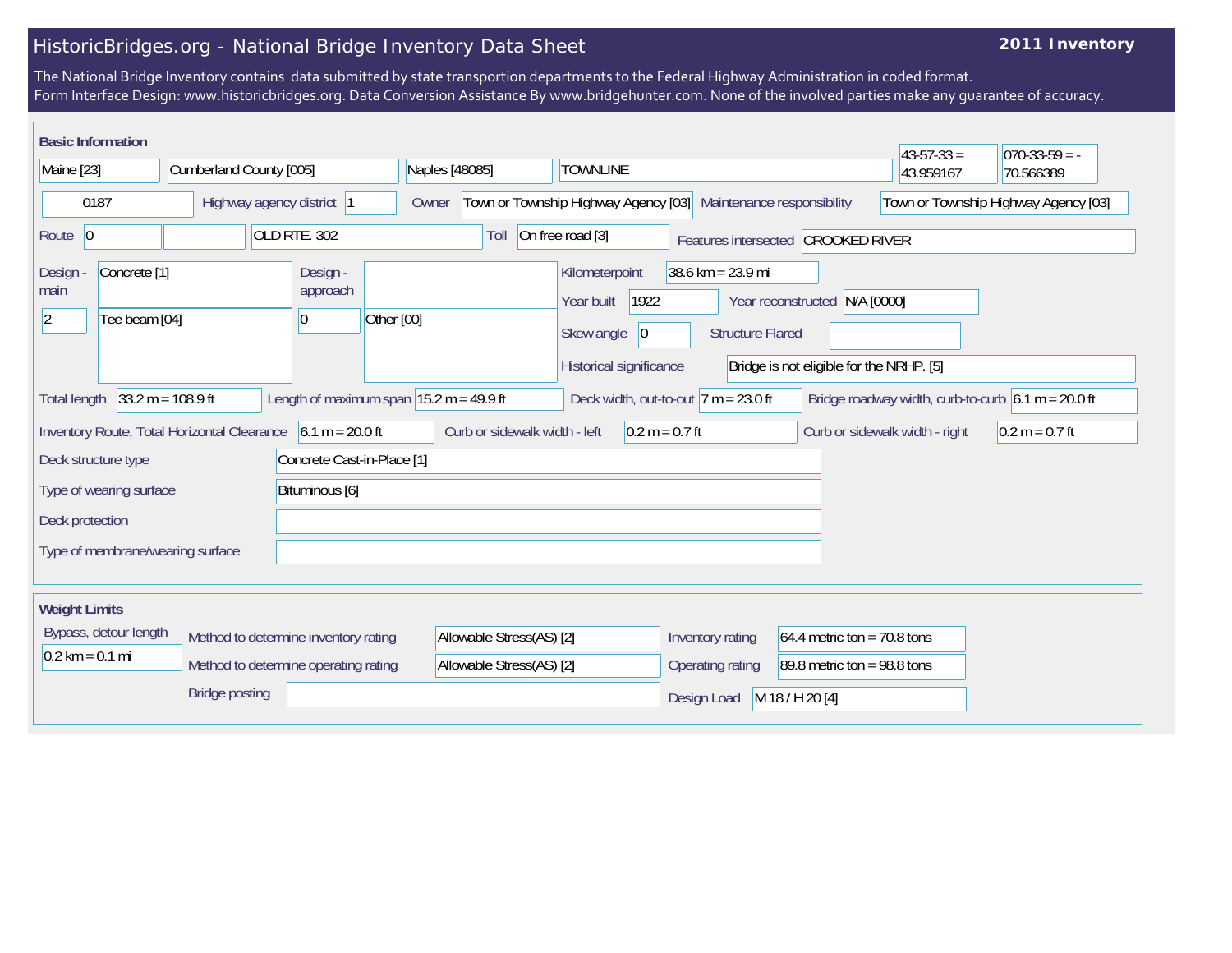| <b>Functional Details</b>                                                              |                                                                                                                       |                                                |                                                       |                     |  |  |  |
|----------------------------------------------------------------------------------------|-----------------------------------------------------------------------------------------------------------------------|------------------------------------------------|-------------------------------------------------------|---------------------|--|--|--|
| Average daily truck traffi 5<br><b>Average Daily Traffic</b><br>$ 0\rangle$            | Year 2005<br>%                                                                                                        | Future average daily traffic<br>$ 0\rangle$    | 2025<br>Year                                          |                     |  |  |  |
| Road classification<br>Local (Rural) [09]                                              | Lanes on structure 2                                                                                                  |                                                | Approach roadway width                                | $4.9 m = 16.1 ft$   |  |  |  |
| Type of service on bridge Highway [1]                                                  | Direction of traffic 2 - way traffic [2]                                                                              |                                                | Bridge median                                         |                     |  |  |  |
| Parallel structure designation<br>No parallel structure exists. [N]                    |                                                                                                                       |                                                |                                                       |                     |  |  |  |
| Type of service under bridge<br>Waterway [5]                                           | 0 <br>Lanes under structure                                                                                           | Navigation control                             |                                                       |                     |  |  |  |
| $0 = N/A$<br>Navigation vertical clearanc                                              |                                                                                                                       | Navigation horizontal clearance $ 0 = N/A $    |                                                       |                     |  |  |  |
| Minimum navigation vertical clearance, vertical lift bridge $\vert$ 0 m = 0.0 ft       |                                                                                                                       | Minimum vertical clearance over bridge roadway |                                                       | 99.9 m = $327.8$ ft |  |  |  |
| Minimum lateral underclearance reference feature Feature not a highway or railroad [N] |                                                                                                                       |                                                |                                                       |                     |  |  |  |
|                                                                                        | Minimum lateral underclearance on left $99.9 =$ Unlimited<br>Minimum lateral underclearance on right 99.9 = Unlimited |                                                |                                                       |                     |  |  |  |
| Minimum Vertical Underclearance $ 0 = N/A$                                             | Minimum vertical underclearance reference feature Feature not a highway or railroad [N]                               |                                                |                                                       |                     |  |  |  |
| Appraisal ratings - underclearances N/A [N]                                            |                                                                                                                       |                                                |                                                       |                     |  |  |  |
|                                                                                        |                                                                                                                       |                                                |                                                       |                     |  |  |  |
| <b>Repair and Replacement Plans</b>                                                    |                                                                                                                       |                                                |                                                       |                     |  |  |  |
| Type of work to be performed                                                           | Work done by                                                                                                          |                                                |                                                       |                     |  |  |  |
|                                                                                        | Bridge improvement cost                                                                                               | Roadway improvement cost                       |                                                       |                     |  |  |  |
|                                                                                        | Length of structure improvement                                                                                       |                                                | Total project cost                                    |                     |  |  |  |
|                                                                                        | Year of improvement cost estimate                                                                                     |                                                |                                                       |                     |  |  |  |
|                                                                                        | Border bridge - state                                                                                                 |                                                | Border bridge - percent responsibility of other state |                     |  |  |  |
|                                                                                        | Border bridge - structure number                                                                                      | n/a                                            |                                                       |                     |  |  |  |